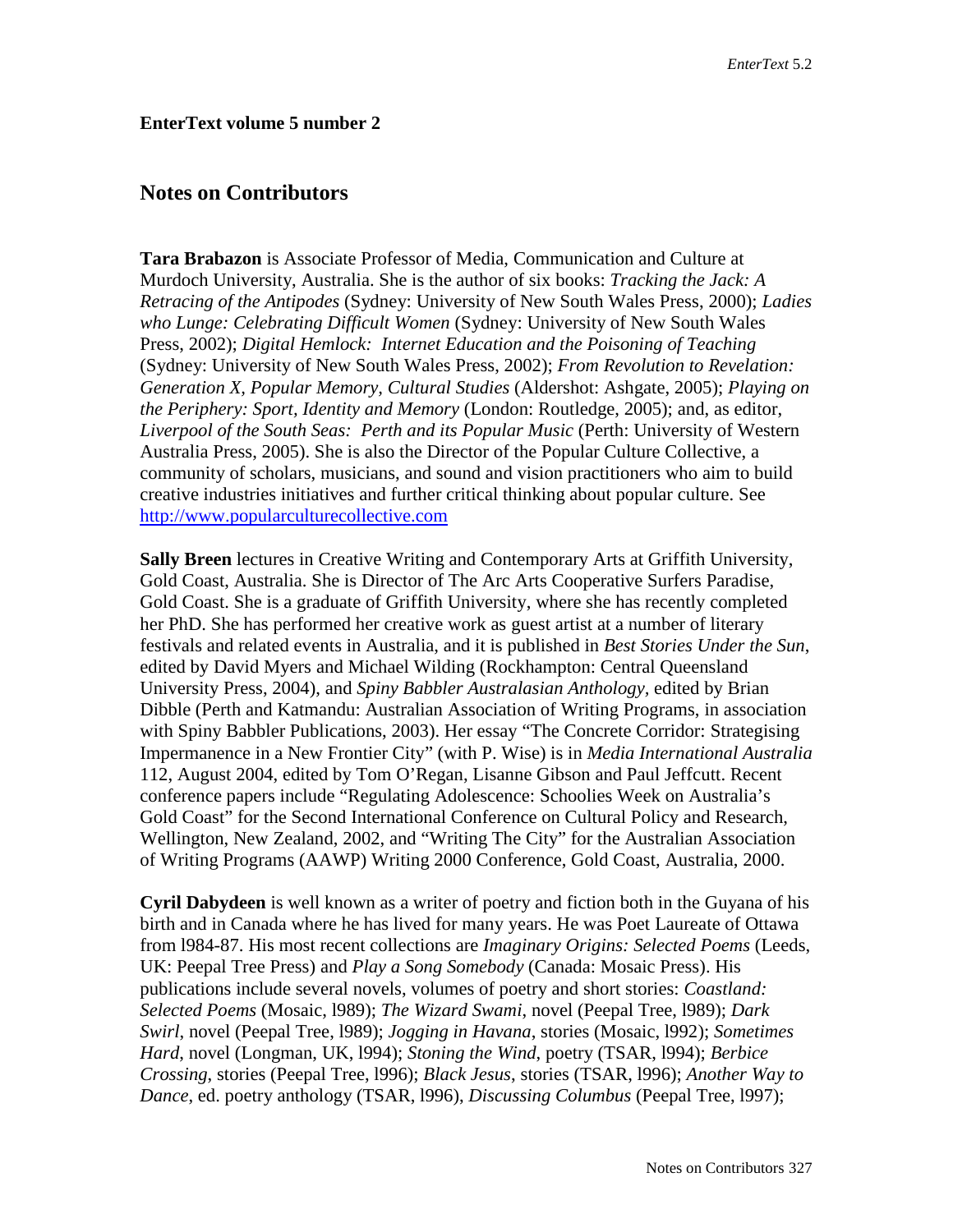*My Brahmin Days*, stories (TSAR, 2000); *North of the Equator*, stories (Beach Holme, 2001). His work is also widely anthologised, in volumes such as *Making a Difference: Canadian Multicultural Literature* (Oxford University Press, l995), *Best Canadian Short Stories* (Oberon Press, l996) and *Twentieth-Century Canadian Poetry* (Delhi: Pencraft International, 2001), and in journals such as *Ariel, Atlanta Review, Canadian Literature, Critical Quarterly, Fiddlehead, Kunapipi, World Literature Today* and *Wasafiri*. He is on the Editorial Board of the American *Journal of Caribbean Literatures*. One of his stories appears in *EnterText* 3.2.

**Liza Das** is Assistant Professor in the Department of Humanities and Social Sciences, Indian Institute of Technology, Guwahati, Assam, India. She holds a PhD from the Department of English, Dibrugarh University, Assam, awarded in 1996 for a thesis on the "Historical and Cultural Determinants of Women's Writing: Studies in Selected Novels of Doris Lessing and Iris Murdoch." She took her first degree at Cotton College, Gauhati University, and her MA at Delhi University. She has lectured at Cotton College and B. Barooah College, Guwahati, and was a Research Fellow in the Department of English at Dibrugarh University. Her recent publications include, "The Reinstatement of Rationality: Cognitive Science Rethinks Modernity" in *Rethinking Modernity*, edited by S. Gupta, P. C. Kar and P. Dave-Mukherjee (New Delhi: Pencraft International); (with Merry Baruah) "Conceptual Blending and Narratives: Cognitive Perspectives on Shashi Deshpande's *A Matter of Time*" in *Writing Difference: Reading Shashi Deshpande's Novels,* edited by C. Naik (New Delhi: Pencraft International); "Renegade Renunciate: The Aghora Trilogy of/on Vimalananda" in *Traditional Knowledge Systems of India,* edited by V. Chariar (New Delhi: Viveka Foundation); and "Manual Heroism: A Note on Edward W. Said's Presidential Address to the MLA" in *Edward Said and the Politics of Culture,* edited by B. Choudhury (K. B. Publications). She has contributed to many conferences including a paper on "Cognitive Shakespeare: The New Direction in Shakespeare Criticism and its Relevance" for *Shakespeare across Cultures, 3rd World Shakespeare Conference,* at Loreto College, Kolkata, India, in 2004. She has also published a number of translations, including "Golam" by Saurabh Kumar Chaliha for *Postcolonial Text.*

**Mirjana Detelić** is senior researcher at the Institute for Balkan Studies, Belgrade, Serbia and Montenegro. She is also Head of the Department for Language and Literature at the Centre for Scientific Research in Kragujevac (Serbia), and a full member of SASA Committee for Literary History Studies, and SASA Committee for Oral Tradition and Folklore (Belgrade), as well as a member of the TASC project (Transnational Atlas and Database of Saints Cults), directed by Graham Jones of St John's College, Oxford. She is the author of: *Towns in the Christian and Moslem Oral Epic Poetry* (CD Rom *Gradovi u hrišćanskoj i mulsimanskoj usmenoj epici,* Balkanološki institut, Beograd 2004); *The Charm and the Bride: Poetics of the Epic Formula* (*Урок и невеста. Поетика епске формуле*, Балканолошки институт САНУ и Центар за научна истраживања у Крагујевцу, Београд, 1996); *Mythical Space and the Epics* (*Митски простори епика, САНУ* & AIZ "Dosije", Посебна издања САНУ, књ. DCXVI, Одељење језика и књижевности књ. 46, Београд, 1992). She is also editor of the volumes: *Од мита до фолка*, Лицеум 2, Крагујевац, 1996, From Myth to Folk; and *Култ светих на Балкану*,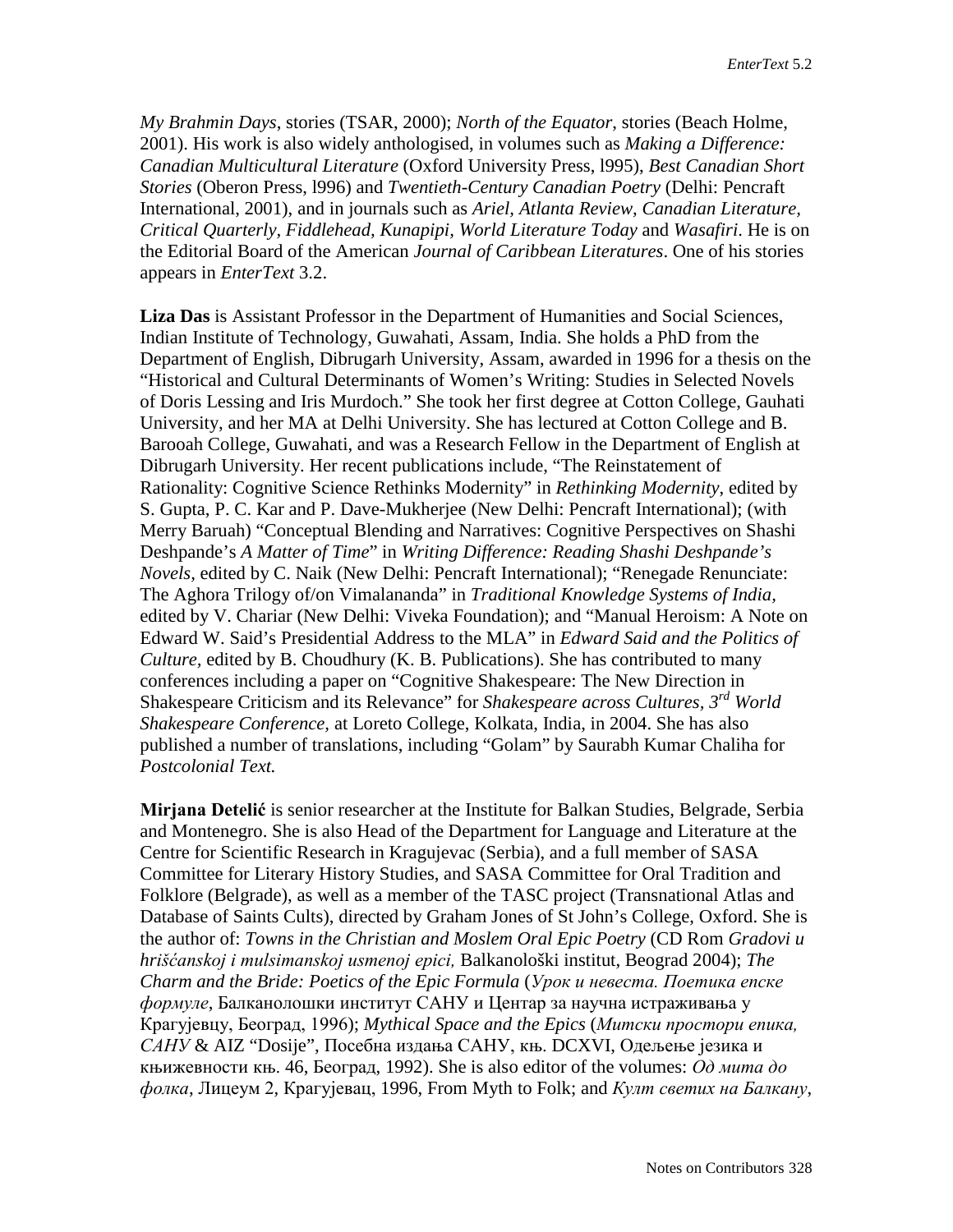Лицеум 5, 7, 2001/2003: The Cult of the Saints in the Balkans, I–II, English edition: *The Balkan Saints* (Donington: Shaun Tyas Publishing) in the series "Cult and Culture."

**David Fulton** lectures in the English Department at Brunel University, UK, where he specializes in teaching poetry and creative writing. He is a graduate of the University of Wales, Lampeter, and Oxford University, and has taught English language and literature in schools, colleges and universities in England, Scotland, the former Yugoslavia and the People's Republic of China. His paper on Andrew Davies's adaptation of Daniel Defoe's *Moll Flanders* is included in *EnterText* 1.2.

**Steffen Hantke** has published essays and reviews on contemporary literature, film, and culture in *Paradoxa*, *College Literature*, *The Journal of Popular Culture*, *Post Script*, *Kinema*, *Scope*, *Science Fiction Studies*, and other journals, as well as in anthologies in Germany and the USA. He is author of *Conspiracy and Paranoia in Contemporary Literature* (Peter Lang, 1994) and editor of *Horror*, a special topics issue of *Paradoxa* (2002), as well as *Horror: Creating and Marketing Fear* (University Press of Mississippi, 2004). He currently serves on the editorial board of *Paradoxa* and has served as advisor to the book review board of *College Literature*. He is also chair for the "Horror" area at the Southwest/Texas Popular Culture and American Culture Association. He currently teaches at Sogang University in Seoul, South Korea, as Assistant Professor for British and American Culture.

**Dilek Inan** is Assistant Professor of English at Balikesir University in Turkey. She received her PhD from Warwick University. Dilek has participated in international conferences, presenting papers on the work of Harold Pinter, including her presentations at Ege University's  $9<sup>th</sup>$  International Cultural Studies Symposium, and at The Literary London Conference (Goldsmith's College, July 2002). A previous version of her article has appeared in *Confrontations: Essays in the Polemics of Narration* (North Cyprus: Eastern Mediterrenean University Press, 2004), and in the proceedings of the 23<sup>rd</sup> All-Turkey English Literature Conference (British Council, 2002).

**Melanie Kloetzel** is Assistant Professor and Director of Dance at Idaho State University, USA. She was formerly at the University of Montana's Drama and Dance Department and guest artist at Swarthmore College. She studied at the Laban Centre for Movement and Dance, graduated in history from Swarthmore College (BA) and the University of Montana (MA), and took her Masters in Dance at the University of California, Riverside in 2004. Since 1997 she has directed *kloetzel&co.*, a modern dance company based in New York, and in 2004-5 was artistic director of the *Idaho Moving Project*, a modern dance company based in Pocatello, Idaho. She has contributed a number of papers to conferences and publications, most recently: "Informing Our Future: Site-Specific Performance and Sustainable Societies" at the Art Nature Culture Association Conference in Bothell, WA; "Site Dance: A Deconstruction/ Reconstruction of Community and Place" for the proceedings of the 2005 Congress on Research in Dance; "Sited Practice: Movement, Memory, and Place at the California Museum of Photography" at the Dance Under Construction conference at the University of California, Riverside; and "Searching for Practice: Corporealizing an Environmental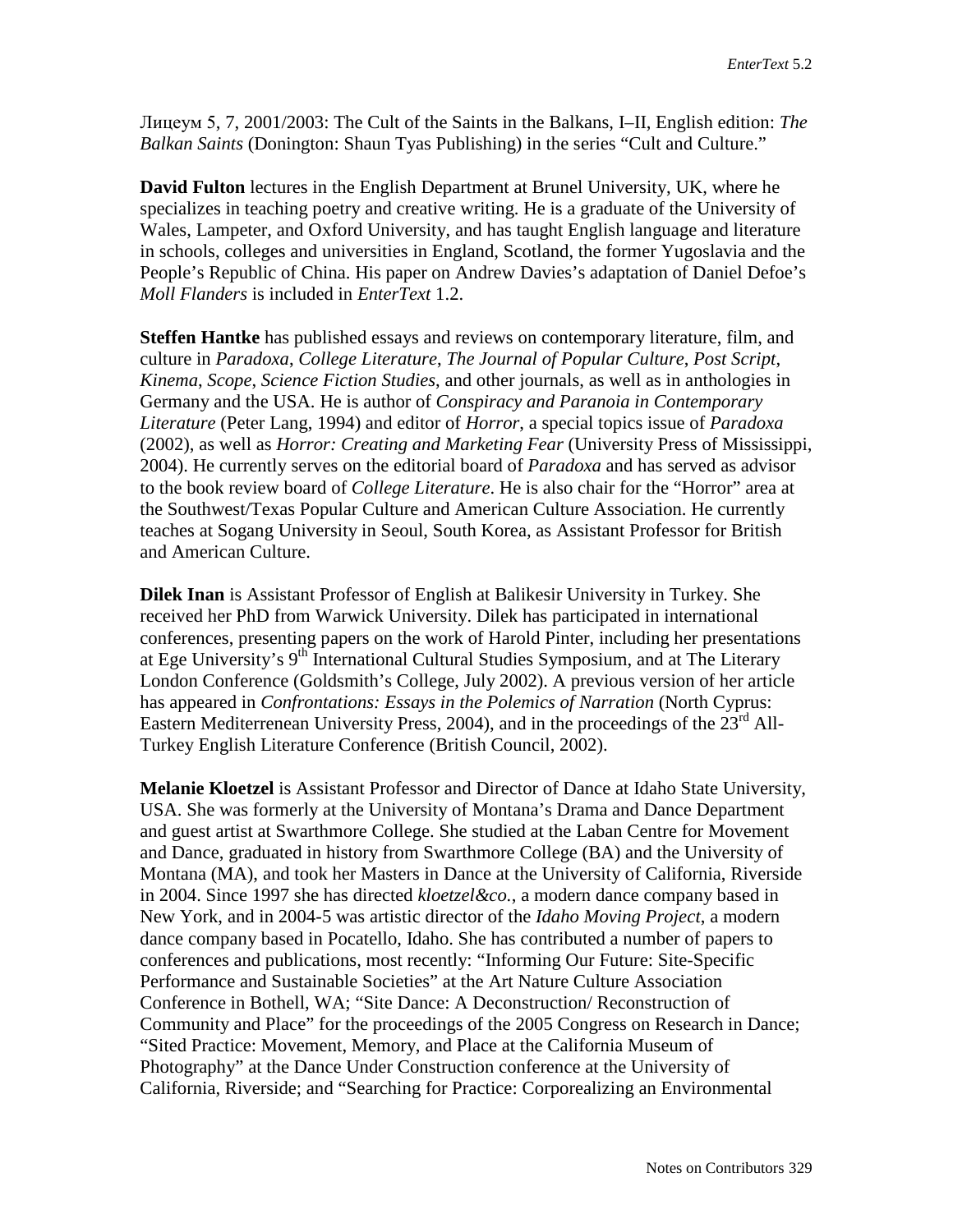Ethic" at the Dance Under Construction conference at the University of California, Los Angeles.

**James McDougall** has taught English at the University of Florida since 2001. He graduated from the State University of New York at Buffalo in 1996, and is about to complete a PhD on "Tradition and Invention: Chinese Literature in Modern American Poetry" at the University of Florida. His dissertation addresses the hybrid appearance of Chinese Literature within twentieth-century American poetry vis-à-vis Chinese Exclusion Acts and "Yellow Peril" discourses in the following texts: Ezra Pound's *Cathay*, the Angel Island poems, Gary Snyder's *Han Shan*, H. T. Tsiang's *Poems of the Chinese Revolution*, and the poetry of Marilyn Chin and John Yau. He was a Peace Corps volunteer at Gong-Shang (Yuzhou) University, Chongqing, China, from 1999-2001, having previously taught English as a Second Language at Pusan, South Korea. His languages include Chinese-Advanced (Conversational in Mandarin and Sichuanese), French and Italian.

**Alexander Murray** is currently completing a PhD in English Literature at the University of Melbourne, Australia. His thesis is entitled "Re-Calling London: Literary History, Narrative Logic and Historiography in the work of Peter Ackroyd and Iain Sinclair." He graduated in English Literature from the University of Melbourne in 2002. His essays appear in a number of journals, among them: "A Cartography of Corruption: Decadence, Cultural Geography and the Threat to English National Identity in John Meade Falkner's *The Lost Stradivarius*" (*Antithesis* 14, 2004); "Reading London Stone: The Paradox of Material History in Representations of Contemporary London" (*Literary London: Interdisciplinary Studies in the Representation of London* 2.1, 2004, [www.literarylondon.org\)](http://www.literarylondon.org/); "Jack the Ripper, The Dialectic of Enlightenment and the Search for Spiritual Deliverance in *White Chappell, Scarlet Tracings*" (*Critical Survey*  16.1, 2004); "From 'Old Coats' to 'Totemic Towers:' Nostalgia and Community Memory in the Gentrified Inner City" (*Melbourne Historical Journal* 32, 2004); and "Exorcising the Demons of Thatcherism: Iain Sinclair and the Critical Efficacy of a London Fiction" (*Literary London: Interdisciplinary Studies in the Representation of London* 3.2, 2005, [www.literarylondon.org\)](http://www.literarylondon.org/). His paper "'I am completely changed:' Continental Aestheticism, Decadence, English National Identity and George Moore's Experience of Paris" is published in *Exploring the British World*, edited by Kate Darian-Smith, Patricia Grimshaw, Kiera Lindsey and Stuart Macintyre (Melbourne: RMIT Publishing, 2004). He has contributed to numerous conferences in Australia and the UK.

**Nick Redfern** is completing his PhD at Manchester Metropolitan University, UK, with a thesis on regionalism in 1990s British cinema. His essay on Cronenberg's *Videodrome* appears in *EnterText* 4.3.

**Tomislav Zelić** graduated in Philosophy and German Philology from Heidelberg University, Germany, in 1998. Since then he has studied at Columbia University, New York, where he is about to complete his PhD in the Department of Germanic Languages and Literatures. He teaches German at Columbia, where he has also been Assistant Director of the Deutsches Haus. He has considerable translation experience and is